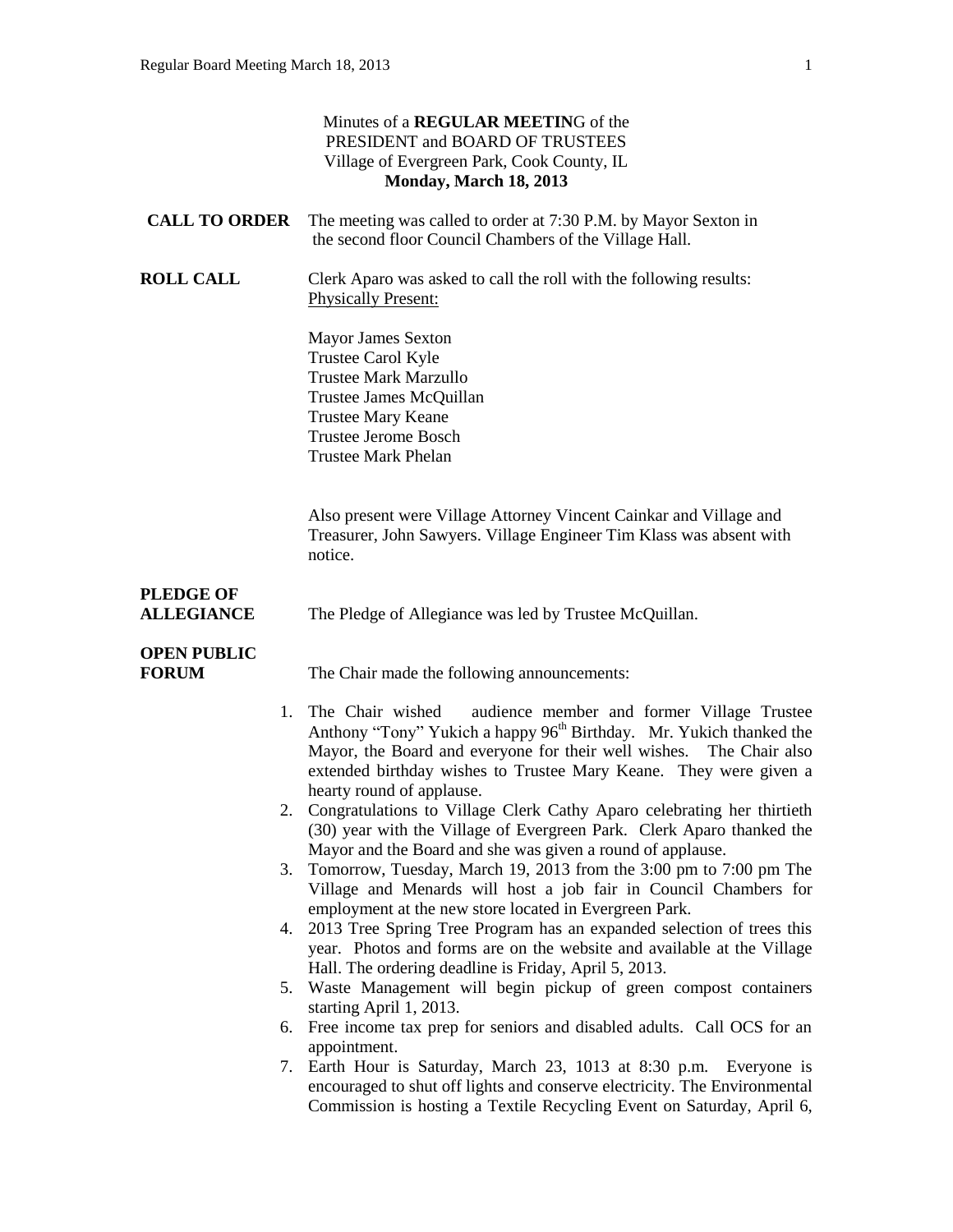2013 at Yukich Fields from 10:00 a.m. to noon. They are also hosting an E-Waste recycling event on Saturday, April 13, 2013 at the EP E- Waste Recycling Center, 3325 W. 93<sup>rd</sup> Street from 10:00 a.m. to Noon.

- 8. "Memories to Go" Village Wide Garage Sale is Saturday, May 5, 2012 from 9:00 a.m. To 2:00 p.m.
- 9. St. Bernadette Parish will host a St. Pat /St. Joe Party on Saturday, March 23, 2013 in O'Brien Hall at 7:30 p.m., entertainment by Sean and Charlie. The Chair encouraged everyone to attend this wonderful event.
- 10. Water Reclamation is hosting a pill pick up on April 27, 2013 from 10:00 a.m. to 2:00 p.m. at Water Reclamation Plants. The Chair noted the Evergreen Park Police Dept. has a pill drop available all year round.
- 11. The Chair relayed commendations from Rev. John Handley to the EP Police Department Officers Young and Duffy for their assistance on 95<sup>th</sup> Street. Also a thank you from Mr. Vandermar regarding extra watch while a street light was out.

#### **OPEN PUBLIC AUDIENCE** NONE.

## **REGULAR**

**AGENDA Motion by Trustee Bosch second by Trustee McQuillan** to waive the reading of the minutes of the March 4, 2013 Regular Board Meeting of the President and Board of Trustees as presented and passed by unanimous voice vote and so ordered by the Chair.

## **EXECUTIVE**

**SESSION REVIEW** Motion by Trustee Kyle second by Trustee Marzullo to approve the 6 month review and retain confidentiality on executive session minutes was passed by unanimous voice vote and so ordered by the Chair. Upon roll call, voting YES: Trustees Kyle, Marzullo, McQuillan, Keane, Bosch and Phelan; voting NO: NONE. The motion was passed and so ordered by the Chair.

# **RESOLUTION**

**NO. 10-2013** Motion by Trustee Phelan second by Trustee Keane, to approve **Resolution NO. 10-2013** with expenditures of the General Corporate Fund of \$ 379,391.41 and the Sewer and Water Fund in the amount of \$154,870.72 and the Capital Improvement Fund \$ 95,267.09 and the Street Bond Fund, \$ 2,000.00 for a total of \$631,529.22. Upon roll call, voting YES: Trustees Marzullo, McQuillan, Keane, Bosch, Phelan and Kyle; voting NO: NONE. The motion was passed and so ordered by the Chair.

# **VILLAGE**

**TREASURER'S**

**REPORT** Motion by Trustee Bosch second by Trustee Phelan to approve the Village Treasurer's report for February 2013 for information and file in the amount of \$ 4,057,022.32 in the General Fund; \$ 2,596,743.63 in the Sewer and Water Fund. The motion was passed by unanimous voice vote and so ordered by the Chair.

#### **BUSINESS CERTIFICATES** Motion by Trustee Marzullo second by Trustee Bosch to approve the business license application for **Exams Express to** operate a drug test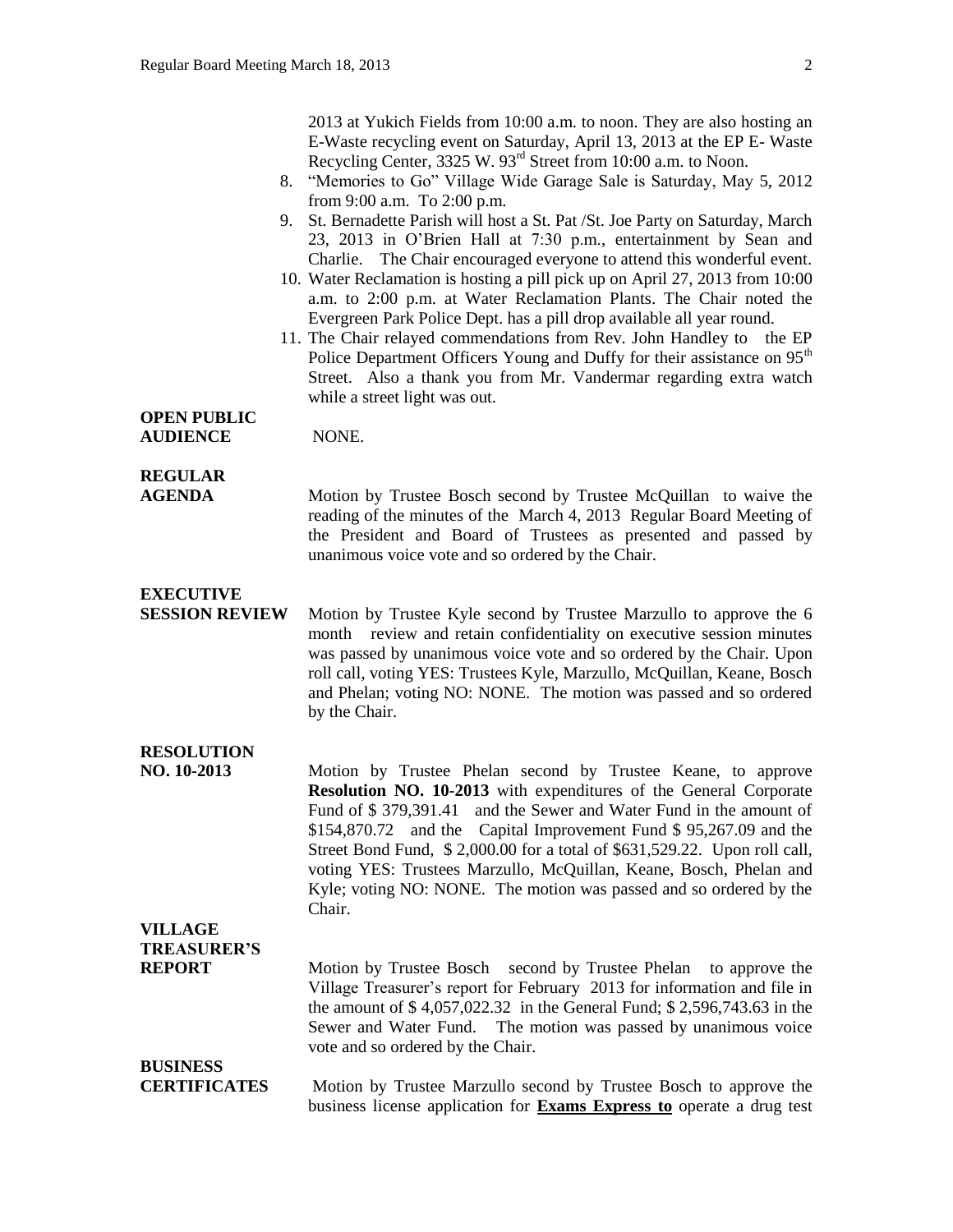specimen collection office located at  $3317 \text{ W}$ .  $95^{\text{th}}$  St. Suite #5. Upon roll call, voting YES: Trustees McQuillan, Keane, Bosch, Kyle, Phelan and Marzullo; voting NO: NONE. The motion was passed and so ordered by the Chair.

Motion by Trustee McQuillan second by Trustee Marzullo to approve the business license application for **American Family Insurance DBA Arzak Mobarak Insurance Agency** to operate an insurance agency located at 3352 W. 95<sup>th</sup> Street. Upon roll call, voting YES: Trustees Keane, Bosch, Phelan, Kyle, Marzullo and McQuillan; voting NO: NONE. The motion was passed and so ordered by the Chair.

# **ORDINANCE**

**PLAZA**

**NO. 8-2013** Motion by Trustee Phelan second by Trustee Kyle to approve **ORDINANCE NO. 8-2013 " AN ORDINANCE OF THE VILLAGE OF EVERGREEN PARK AUTHORIZING A LOAN AGREEMENT WITH THE ILLINOIS ENVIRONMENTAL PROTECTION AGENCY UNDER THE PUBLIC WATER SUPPLY LOAN PROGRAM."** The Chair noted the meters are way past their expected twenty year life span. Upon roll call, voting YES: Trustees Bosch, Phelan, Kyle, Marzullo, McQuillan and Keane; voting NO: NONE. The motion was passed and so ordered by the Chair.

**PRESENTATION** Mr. Jay Adams spoke on behalf of the DeBartolo group interested in purchasing and redeveloping the Evergreen Plaza. Mr. Adams noted the investment would be approximately \$ 111 million dollars. A discussion took place regarding the new stores including a possible Dick's Sporting Goods and the re-opening of a newly constructed Carson's. Due to confidentiality agreements all the retailers could not be divulged. Mr. Adams promised to return with a more specific presentation at a later date. The Chair thanked the DeBartolo group and noted this development will put the Plaza back on the map. NO ACTION REQUIRED.

**ENGINEER'S REPORT** Tim Klass was absent.

**ATTORNEY'S REPORT NONE.** 

**TURF MAINTENANCE**

**BIDS** 

Motion by Trustee Kyle second by Trustee Marzullo to approve the PW Director Bill Lorenz request to approve Beverly Environmental (2<sup>nd</sup>) Low bidder) in the amount of \$27,939.00 for turf maintenance. Mr. Lorenz noted in his memo the lowest bid from Eagle's Landscape at \$18, 80-0.00 was not considered due to the lack of prior experience and the bid seemed too low. Upon roll call, voting YES: Trustees Phelan, Kyle, Marzullo, McQuillan, Keane and Bosch; voting NO: NONE. The motion was passed and so ordered by the Chair.